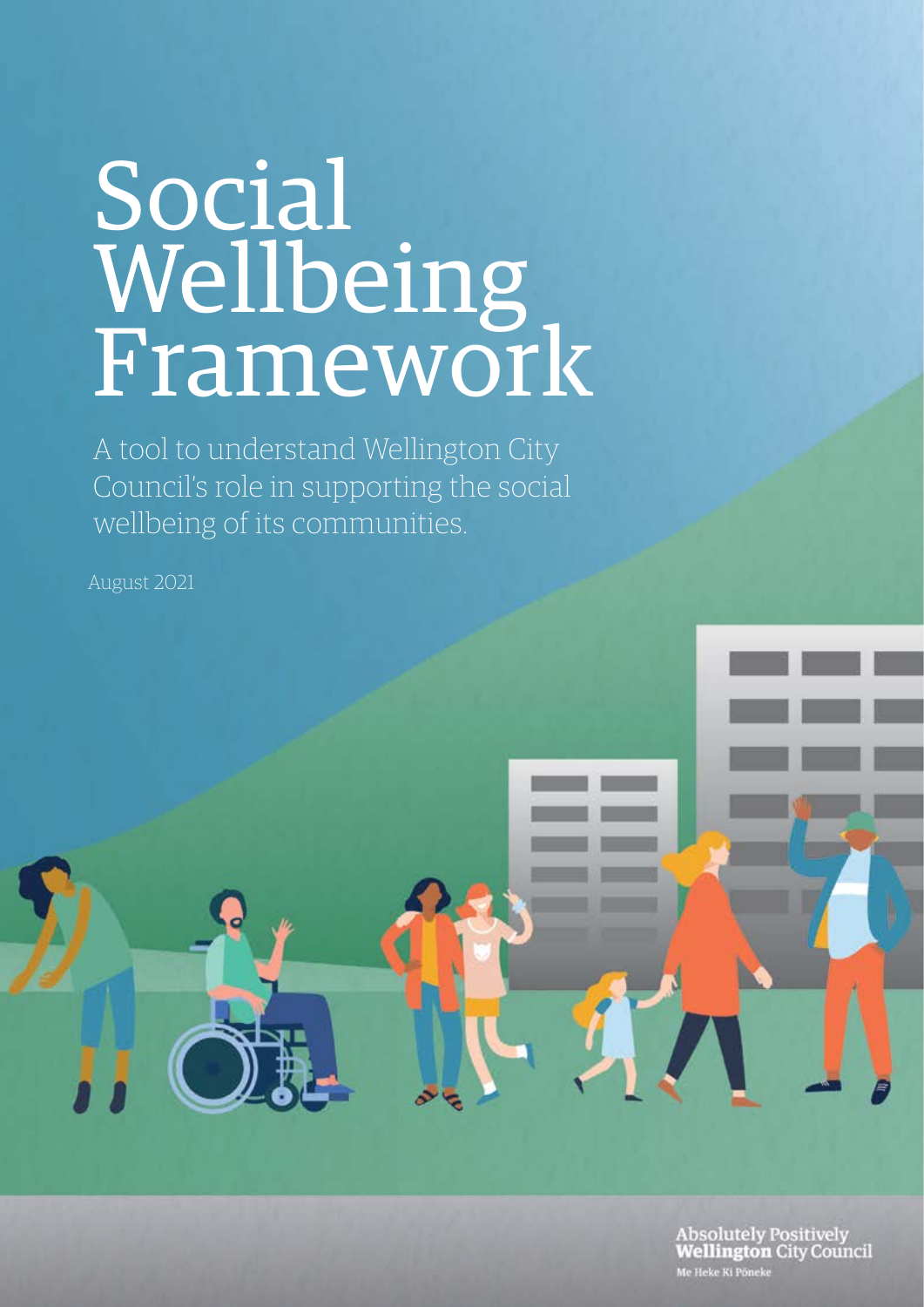| Te Whāinga<br>Purpose                                                                                  | $\overline{2}$ |
|--------------------------------------------------------------------------------------------------------|----------------|
| Ko Põneke tātou<br>We are Wellington                                                                   | 3              |
| He aha te māramatanga o tā mātou<br>e kī nei, hauora ā-hapori?<br>What do we mean by social wellbeing? | 4              |
| Te Pou Tarāwaho a Pōneke mō ngā<br>putanga ā-hapori<br>Wellington City's community outcomes framework  | 6              |
| Ngā tāpaetanga o nājanei a Te Kaunihera<br>The Council's current contributions                         | 10             |
| Ngā haepapa a te Kaunihera<br>Council's roles                                                          | 13             |
| <u>Te horopaki ā-Rautaki</u><br>Strategic context                                                      | 16             |
| Ngā Mātāpono<br>Principles                                                                             | 18             |
| He Apitihanga: Ngā Kaupapa Matua                                                                       | 20             |



He Āpitihanga: Ngā Kaup [Appendix: Key issues](#page-11-0)

# Ihirangi **Contents**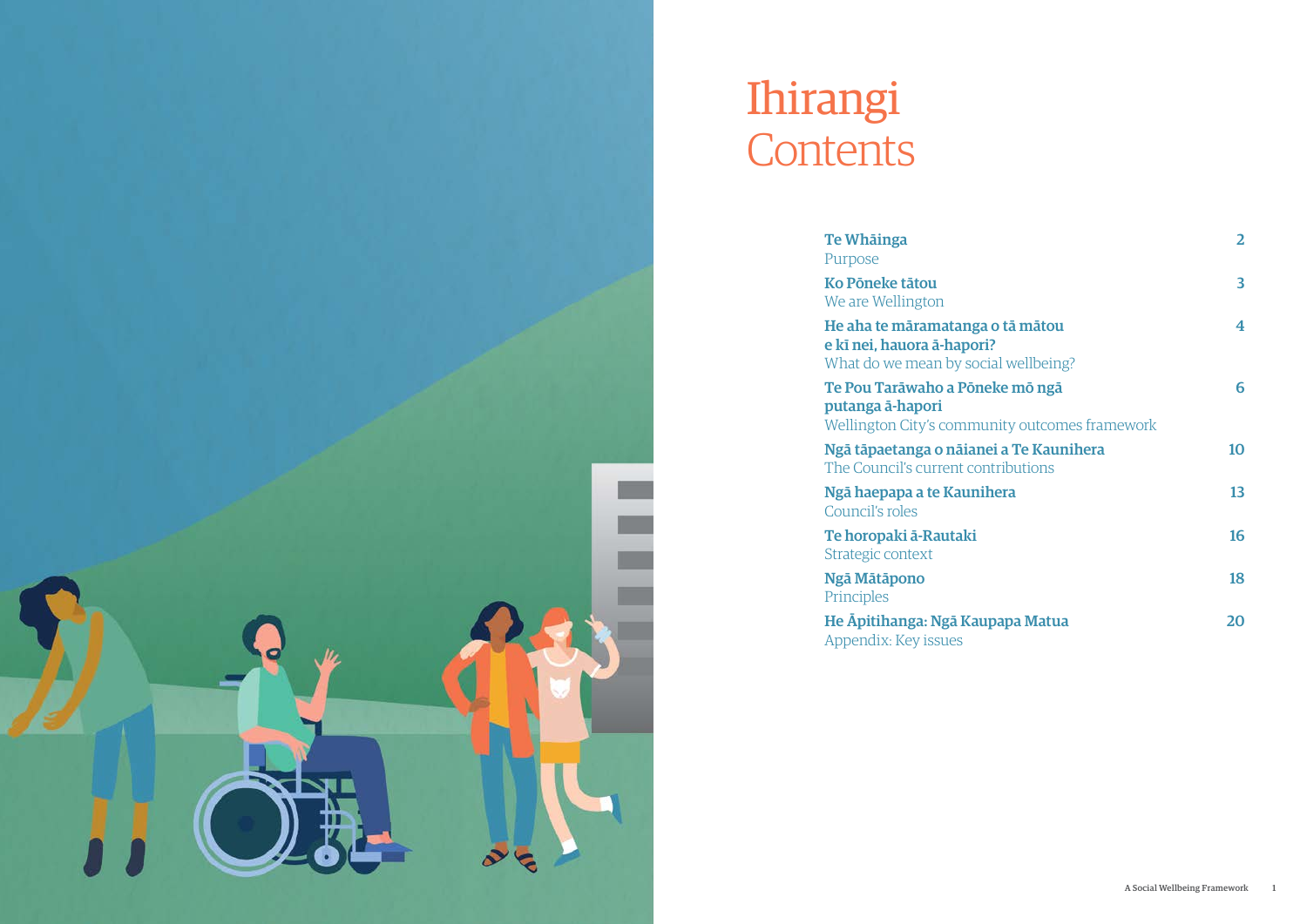Wellington City Council plays a key role in supporting people in their day-to-day lives. We provide programmes, experiences and facilities that encourage participation in recreational, cultural, creative, social and learning opportunities.

As a people-centred city, we want all individuals, whānau and communities to have these opportunities to connect, participate and thrive in the city. Improving and maintaining our infrastructure (such as water, transport, urban design, community facilities and open space network) makes Wellington a liveable city, but the work we do to support human connection is what makes the city thrive.

Social inclusion, resilience and an ability for all people to access the necessities of life are key ingredients for a city to be able to support itself. The Council's role in this depends on a number of factors. Sustainable community development practices encourage community-led responses, but some communities may need more active support from the Council.

The purpose of this framework is to:

- acknowledge the many groups that make up Wellington City
- explore key issues that affect the social wellbeing of our people
- outline the Council's different roles in improving social wellbeing
- encourage consideration of evidence and measurable impacts.

# Ko Pōneke tātou We are Wellington

This framework is a tool for understanding the Council's role in improving social wellbeing for Wellingtonians, rather than a strategy that would outline the goals and plans for how the Council will improve social wellbeing.

The framework was adopted on 5 August 2021 by the Council Social, Cultural and Economic Committee.

# <span id="page-2-0"></span>Te Whāinga Purpose

As well as fitting into simple groupings based on age and life stage, people belong to communities based on who they are, their whakapapa, shared interests and challenges, cultural affiliations and physical location.

This presents potentially endless combinations but shows the great diversity of Wellington's people. It also helps us to understand that to be truly inclusive means understanding the needs, aspirations and challenges of all the groups in our community.

The Council's Long-Term Plan commits to building strong partnerships with mana whenua to ensure te reo and te ao Māori are woven into the social, cultural, environmental and economic development of our city, and our city's connection with Papatūānuku is restored. Acknowledging Māori as first peoples and our bicultural foundations through Te Tiriti o Waitangi are important for building a partnership with mana whenua. The Council's work also acknowledges Māori who live in Wellington but are not in a Taranaki Whānui or Ngati Toa mana whenua group.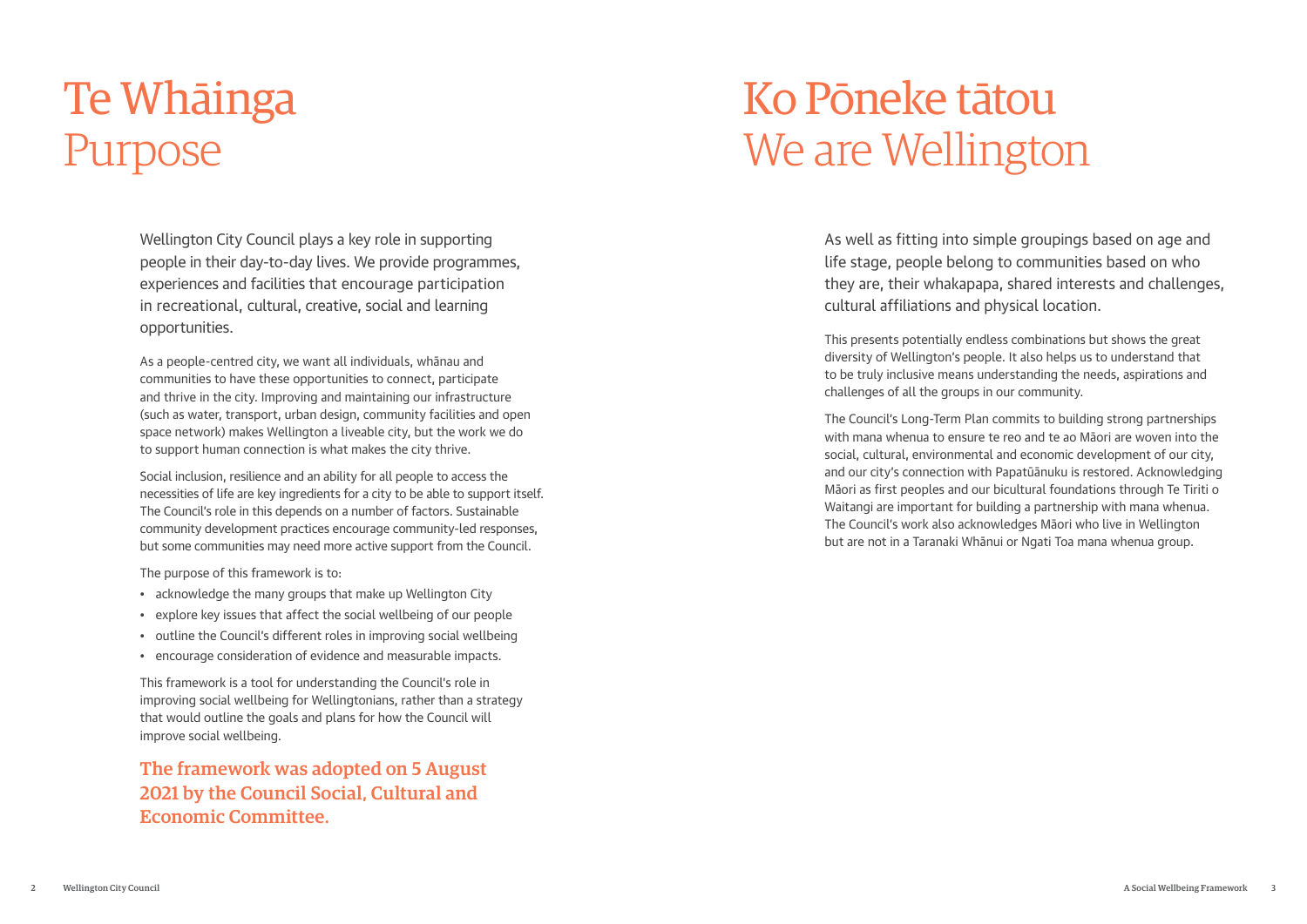<span id="page-3-0"></span>He aha te māramatanga o tā mātou e kī nei, hauora ā-hapori? What do we mean by social wellbeing?

> Through the Council's long-term planning work and community consultation, the community outcomes framework defines social wellbeing as:

Strong social connections, access to basic amenities, feeling safe and having a good quality of life are important aspects of social wellbeing. Everyone has different factors that contribute to their individual social wellbeing, some commonly understood ones are the role of voluntary activity in wellbeing, and the role of faith for many.

Hauora in te ao Māori is holistic, linking people and the environment, and is whānau-centred. While there are universal measures of wellbeing that apply to all, this framework acknowledges the need for specific understanding of the unique characteristics for Māori. For example, there is an interrelationship of whenua (land) and its familial and spiritual connections defined by cultural concepts such as whakapapa (genealogy) and kaitiakitanga (stewardship) and economic potential for future generations.<sup>1</sup>

Wellington's compactness and close proximity to the natural environment are often cited as really important features that support Wellingtonians' mental and physical wellbeing. Businesses have a role, as employers and in their efforts to support employee wellbeing.

Professor Mason Durie's model of wellbeing, Te Whare Tapa Whā<sup>2</sup>, uses the four walls of a wharenui to represent all that is needed to sustain hauora: taha hinengaro (mental health and emotions) taha wairua (spirit), taha tinana (body) and taha whānau (extended family health).



Equal access to those things that support social wellbeing is not shared by all. We need to consider all types of accessibility challenges (such as financial, physical, technological) across different groups with different lived experiences.

- 1 An Indigenous Approach to the Living Standards Framework 2019 (Te Puni Kōkiri and the Treasury)
- 2 Prof Mason Durie, *Measuring Māori Wellbeing 2006*, [treasury.govt.nz/sites/default/files/2007-09/tgls-durie.pdf](https://treasury.govt.nz/sites/default/files/2007-09/tgls-durie.pdf)





# An inclusive, liveable and resilient city where people and communities can learn, are connected, well housed, safe and healthy.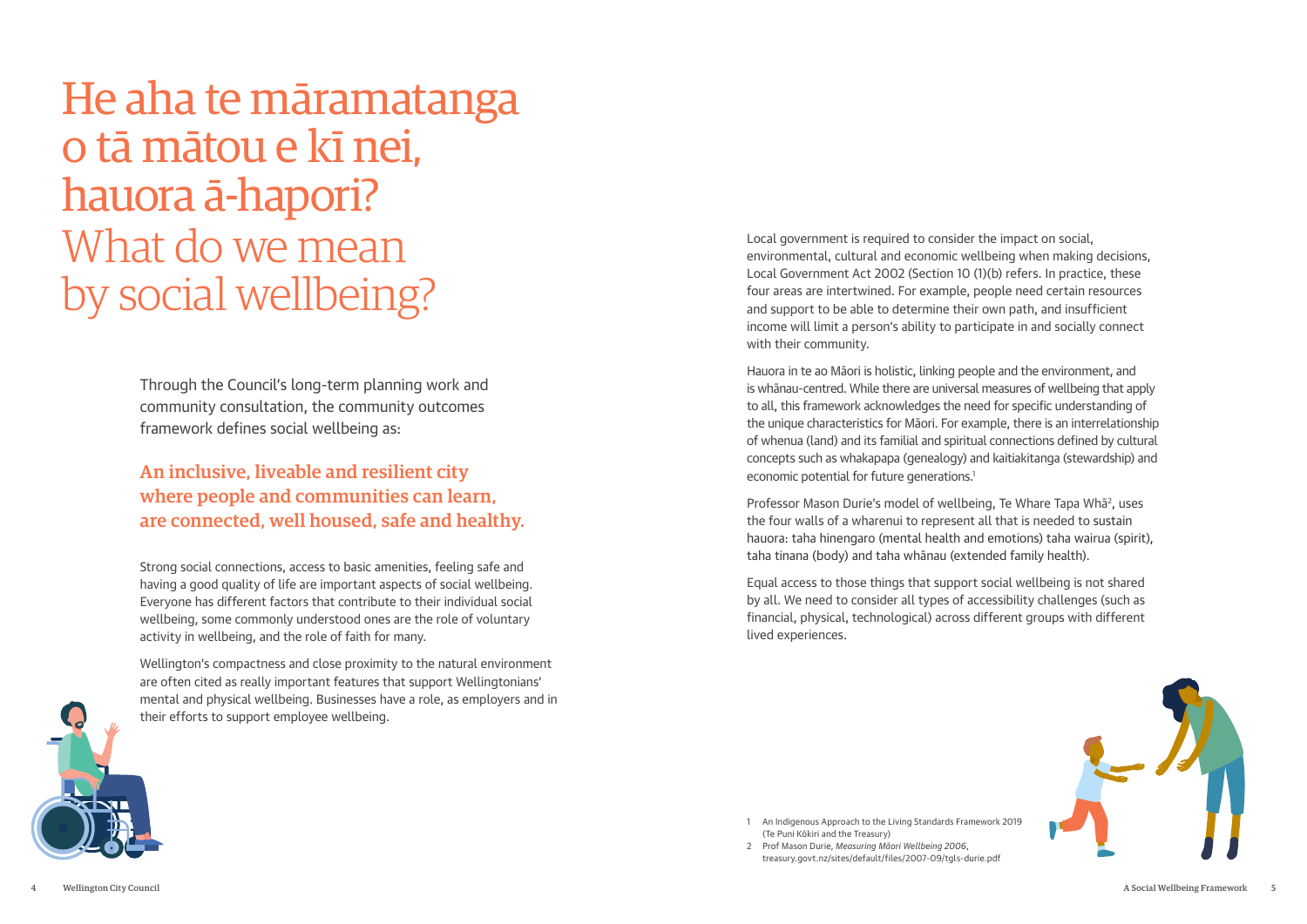<span id="page-4-0"></span>Te Pou Tarāwaho a Pōneke mō ngā putanga ā-hapori Wellington City's community outcomes framework





#### **A sustainable, climate friendly eco capital**

A city where the natural environment is being preserved, biodiversity improved, natural resources are used sustainably, and the city is mitigating and adapting to climate change – for now and future generations



#### **A people friendly, compact, safe and accessible capital city**

An inclusive, liveable and resilient city where people and communities can learn, are connected, well housed, safe and healthy

**Social** wellbeing



**Cultural** wellbeing



#### **An innovative, inclusive and creative city**

Wellington is a vibrant, creative city with the energy and opportunity to connect, collaborate, explore identities and openly express, preserve and enjoy arts, culture and heritage.

# **A dynamic and sustainable economy**



The city is attracting and developing creative talent to enterprises across the city, creating jobs through innovation and growth while working towards an environmentally sustainable future.

Environmental wellbeing

The Community Outcomes framework was developed alongside the Long-term Plan.

Vision: Wellington 2040 An inclusive, sustainable and creative capital for people to live, work and play

> Economic wellbeing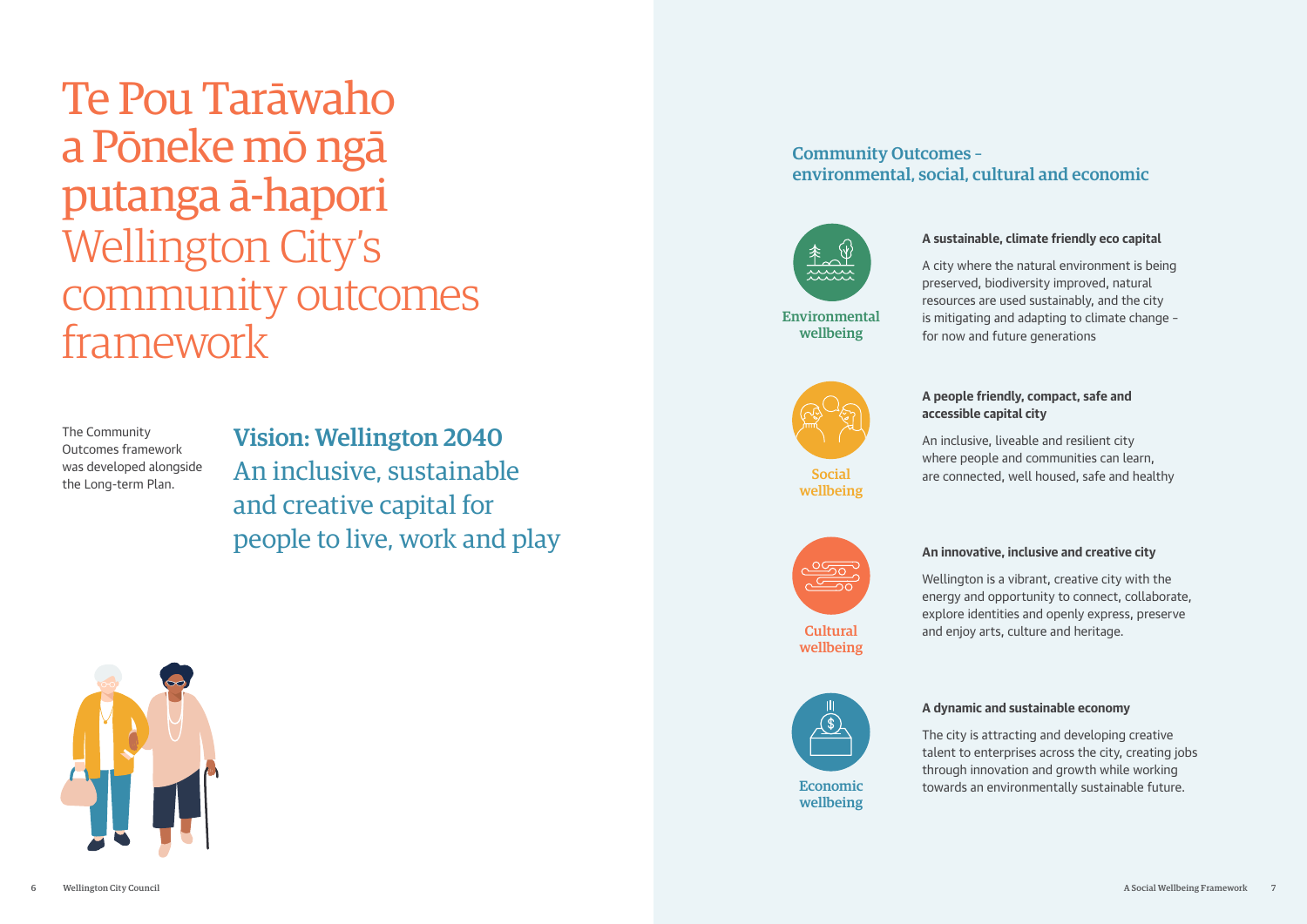### Longer-term Direction – Strategic Objectives

Strong partnerships with mana whenua uphold Te Tiriti o Waitangi and weave Te Reo and Te Ao Māori into the social, cultural, environmental and economic development of our city and restore our city's connection with Papatūānuku (Mother Earth).

Wellington has a culture of creativity and innovation integrated into the social, economic and sustainable development of the city.

An accelerating zero carbon transition with communities adapting to climate change and the city economy developing a low carbon infrastructure and buildings.



Our natural ecosystem health is being restored, with a growing native biodiversity and innovative naturebased solutions to climate change

A quality natural environment is attractive and accessible to all Wellingtonians and visitors

An increasingly waste free city with more responsible disposal and accelerating reuse

A functioning, resilient and reliable three waters network with improving harbour and waterway quality and, reducing water usage and waste

A sustainable urban environment incorporating water sensitive urban design



Children and young people are thriving in diverse and inclusive neighbourhoods

Communities and cultures are connected, thriving, have a sense of identity and enjoy access to open public spaces

Access to affordable, good quality and resilient homes

Our older, disabled or most vulnerable communities are supported, financially secure and connected

Residents can develop healthy and active lifestyles with access to quality community, sport and recreation facilities

Wellington is an affordable and resilient place to live with an accessible, compact and connected city

People and organisations are engaged and involved in Council decision-making Our cultures, community diversity and inclusive city life are nurtured celebrated and enriched

Wellington's history and built heritage is celebrated and supports a strong sense of identity and place

Sites of significance to mana whenua are preserved and recognised as part of city's identity

There is a vibrant, thriving, and creative, arts and cultural sector with pathways for emerging creative talent

The city has resilient and fit-for-purpose community, creative and cultural spaces for people to connect, develop and express their arts, culture and heritage



A recovering city economy is diversified, growing sustainably, and resilient

Talent and businesses are attracted and retained to the city where it is easy to start, develop skills, innovate & grow

A compact central city that is the economic heart of the region with thriving suburban centres

The city offers opportunities for education, employment and experiences that contribute to residents' high quality of life

The city's core transport infrastructure is a safe, resilient, reliable and efficient network that supports active transport choices, and an efficient, productive and sustainable economy

A thriving Māori economy is generating incomes, jobs, and opportunities for rangatahi, iwi, hapū and whānau Māori to grow

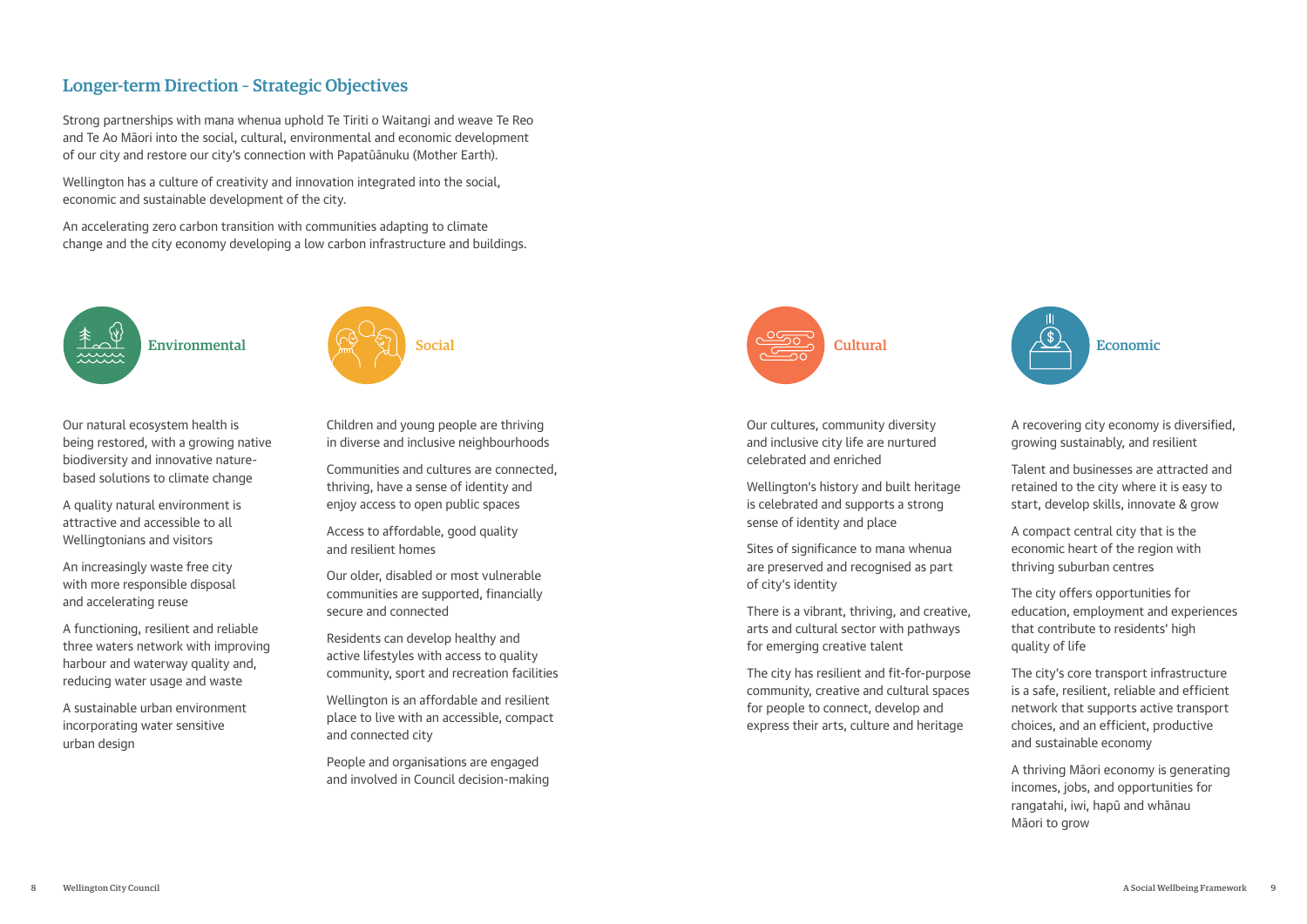# <span id="page-6-0"></span>Ngā tāpaetanga o nāianei a Te Kaunihera The Council's current contributions

The main concepts from the definition of social wellbeing are described below, together with how the Council currently contributes. Many Council contributions would not be possible without the participation of voluntary and not-for-profit organisations, and of businesses and other partners.

| <b>Concept</b>   | <b>Description</b>                                                         | <b>Current Council activities that contribute</b>                           |
|------------------|----------------------------------------------------------------------------|-----------------------------------------------------------------------------|
| <b>Inclusive</b> | <b>Different</b>                                                           | Public placemaking so that spaces are inclusive                             |
|                  | communities are<br>acknowledged                                            | Active protection of treaty obligations and<br>mana whenua relationships    |
|                  | and celebrated,<br>and there is a<br>strong sense<br>of belonging          | Community events sponsorship                                                |
|                  |                                                                            | Grants that support inclusiveness as well as<br>individual community groups |
|                  |                                                                            | Community building and neighbourhood activities                             |
|                  |                                                                            | Supporting community-led volunteer network                                  |
|                  |                                                                            | Family friendly and inclusive events                                        |
| Liveable         | Urban and                                                                  | Designing an accessible and inclusive                                       |
|                  | suburban                                                                   | urban environment                                                           |
|                  | environments<br>that are                                                   | Providing family-friendly spaces                                            |
|                  | accessible,<br>enjoyable,<br>functional and<br>enable social<br>connection | Designing play spaces for informal and formal play                          |
|                  |                                                                            | Providing effective transport and active<br>transport networks              |
|                  |                                                                            | Food security initiatives enabling access to<br>healthy food                |
|                  |                                                                            | Providing a public space and recreation<br>activity network                 |

| <b>Concept</b>   | <b>Description</b>                                                                                                 | <b>Current C</b>                                                                                                                                        |
|------------------|--------------------------------------------------------------------------------------------------------------------|---------------------------------------------------------------------------------------------------------------------------------------------------------|
| <b>Resilient</b> | People and<br>communities<br>are prepared for<br>environmental,<br>seismic and other<br>adverse events             | Communi<br>Being pre<br>adverse e<br>Funding in<br>Maintainir<br>Managing                                                                               |
| Learn            | People<br>can acquire<br>information,<br>knowledge,<br>skills and<br>experiences                                   | Communi<br>Library se<br>Programn<br>acquisitio<br>Experienc<br>offerings<br>Creating a<br>Interpreta                                                   |
| <b>Connected</b> | Opportunities<br>to connect,<br>be informed<br>and engage<br>with others                                           | Communi<br>Providing<br>Libraries a<br>Implemer<br>transport<br>encourage<br>Grants for<br>Communi<br>in decisio<br>Leases an<br>Supportin<br>Supportin |
| Well<br>housed   | Safe, healthy<br>and accessible<br>housing and<br>wrap-around<br>support for those<br>experiencing<br>homelessness | <b>City Hous</b><br><b>Housing S</b><br>Communi<br>collaborat<br>New build<br><b>District Pl</b>                                                        |

#### **Council activities that contribute**

- ity resilience work
- pared to mitigate and adapt in vents
- nitiatives to support mental health services
- ng the green spaces and parks network
- water infrastructure and assets
- ity and information services
- ervices
- nes supporting volunteering, skill
- In such as learn to swim, public programmes
- ce Wellington, Wellington Zoo, Zealandia
- and maintaining parks and open spaces
- ation and story telling
- ity and information services
- an events programme
- and community facilities
- nting efficient urban design and
- networks that enhance connection and e active transport
- r community building initiatives
- ity engagement work and involvement n making and design
- Id support for community-run facilities
- iq an arts and culture ecosystem
- Ig the voluntary and not-for-profit sector
- ing and Build Wellington
- Strategy and homelessness response
- ity Services, through partnerships, tions and grants funding.
- ds consent processes
- lan settings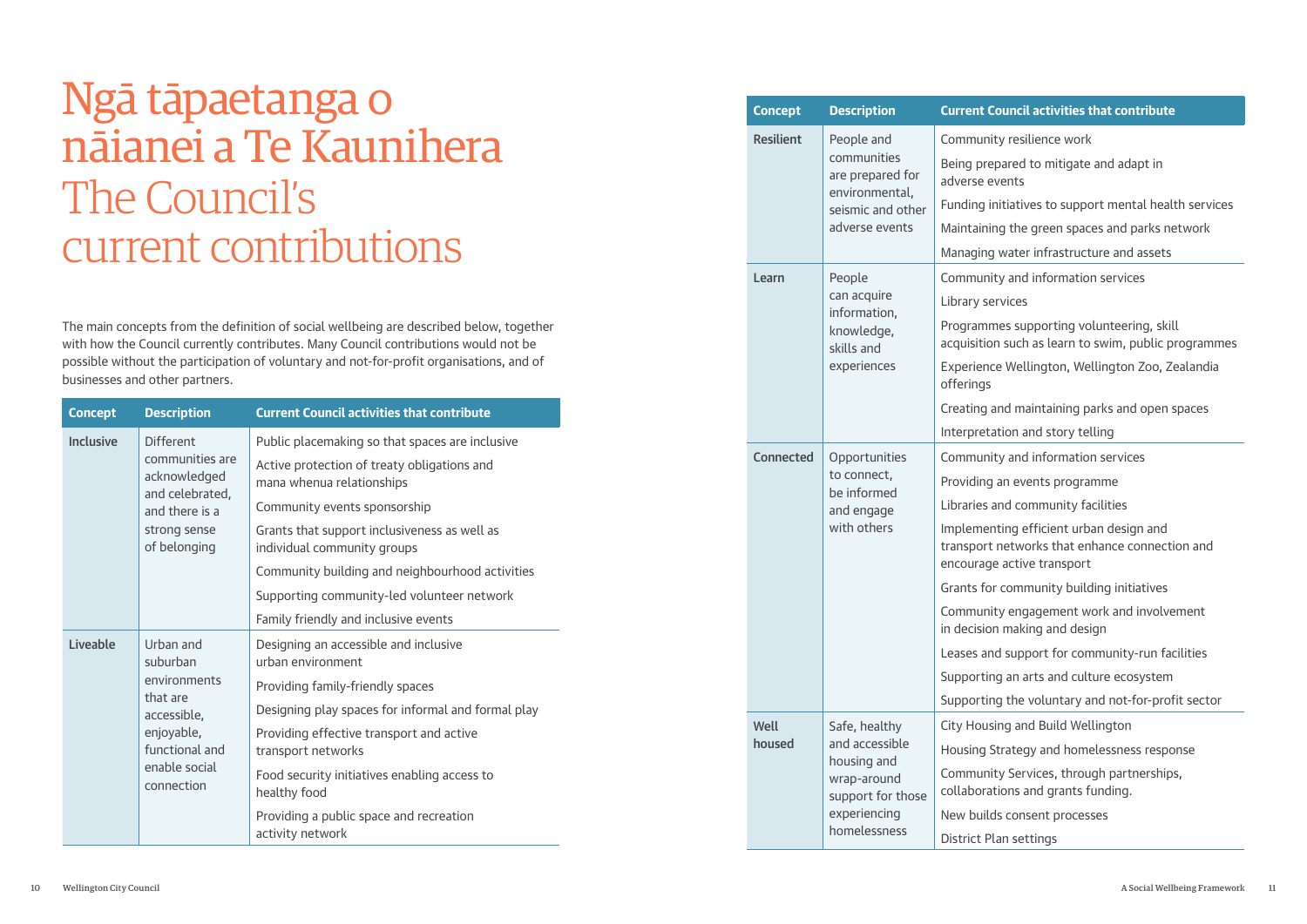Local government can play a number of different roles in the community. It is important to be clear on the Council's role, acknowledge where there are complex issues and be fiscally prudent at all times.

| Ngā haepapa     |
|-----------------|
| a te Kaunihera  |
| Council's roles |

<span id="page-7-0"></span>

| <b>Concept</b> | <b>Description</b>                                                                                                        | <b>Current Council activities that contribute</b>                                                           |
|----------------|---------------------------------------------------------------------------------------------------------------------------|-------------------------------------------------------------------------------------------------------------|
| <b>Safe</b>    | Promotion of<br>public health<br>and personal<br>safety (crime<br>and accidental<br>harm)                                 | Harm reduction and crime prevention initiatives                                                             |
|                |                                                                                                                           | Enforcing public health bylaws                                                                              |
|                |                                                                                                                           | Providing a safe transport network system                                                                   |
|                |                                                                                                                           | Supporting safety in the city, for example through<br>lighting, urban design, local host work, partnerships |
|                |                                                                                                                           | Initiatives to improve safety in the suburbs                                                                |
|                |                                                                                                                           | Emergency management plans and services                                                                     |
| <b>Healthy</b> | Physical and<br>mental wellbeing<br>and access to<br>play, sporting,<br>recreational and<br>volunteering<br>opportunities | Sports and swimming facilities                                                                              |
|                |                                                                                                                           | Designing play spaces for formal and informal play                                                          |
|                |                                                                                                                           | Providing parks and open spaces                                                                             |
|                |                                                                                                                           | Creating cycling networks and active transport                                                              |
|                |                                                                                                                           | Community grants to improve mental health and<br>wellbeing, and opportunities for vulnerable groups         |
|                |                                                                                                                           | Providing Leisure Cards to support affordability                                                            |
|                |                                                                                                                           | Supporting natural environment (streams,<br>soils, ecosystems)                                              |
|                |                                                                                                                           | Leases for sports clubs and community facilities                                                            |



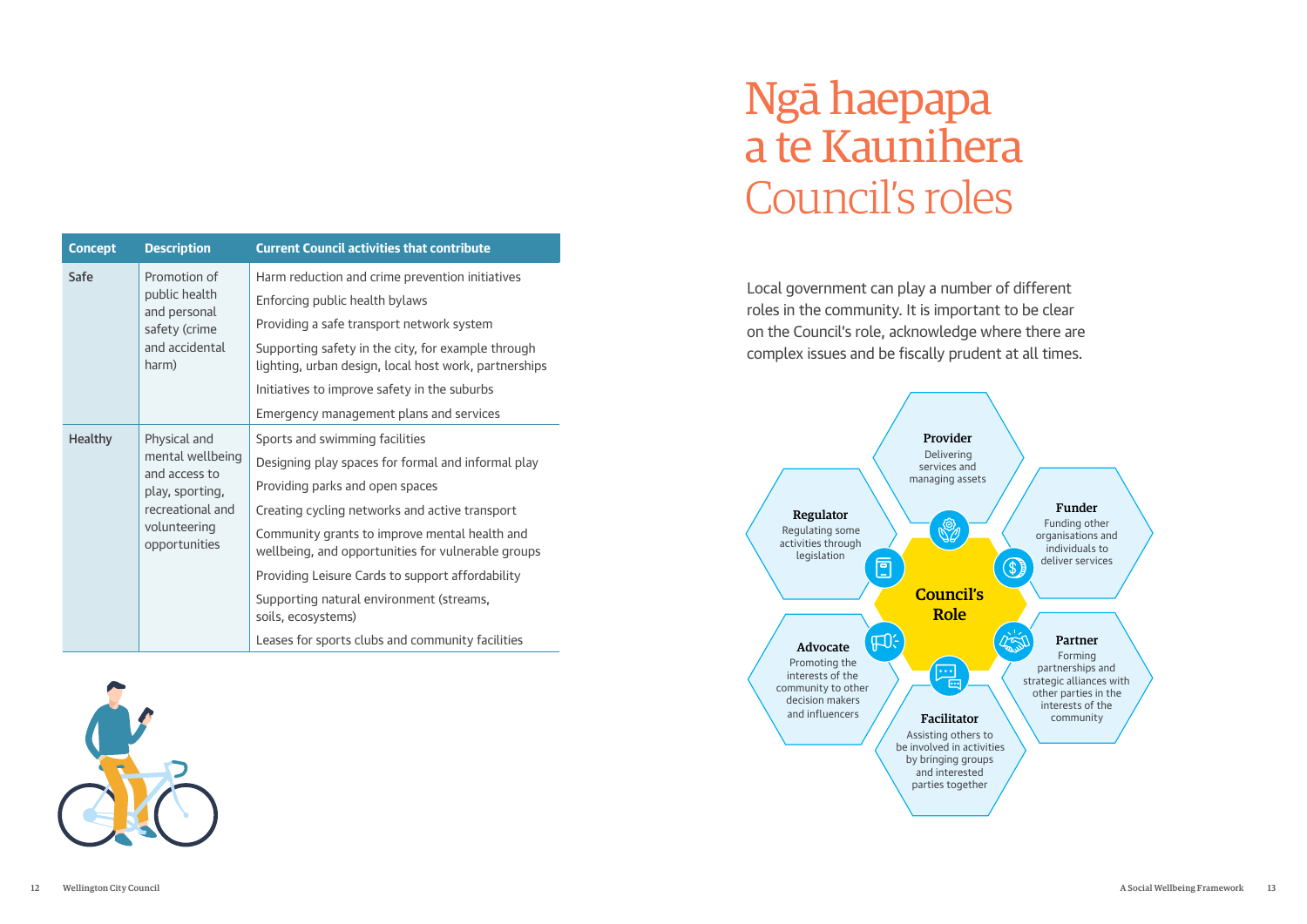### Determining if the Council has a role

Wellington City has a vibrant network of non-governmental organisations, committed volunteer groups, not-for-profit organisations, and government agencies working to improve community outcomes. Businesses in the city contribute to improve community outcomes; as employers and participants in employee and community wellbeing.

Assess the problem or opportunity

- What is the evidence?
- What are the symptoms and root causes of the problem?
- What impact is the problem having? Are they minor or major impacts?\*
- How large is the community that is being affected by the problem?
- Are there supply and/or demand issues around the problem?
- How severe are its effects?
- What benefits are possible from exploring this opportunity?

### Understanding who is best placed to respond

### **Monitoring** progress / review

- What organisations are already delivering in this area? (For example voluntary, not-for-profit, government)?
- What is the role of central government in relation to this problem or opportunity?
- Will the method of service delivery engage the groups that need the services most?
- Is the method of service delivery culturally appropriate for Māori?
- Does the Council have a role and is it:
	- Provider? – Facilitator?
	- Funder? – Advocate?
	- Partner? – Regulator?
- Minor impacts are temporary or limited impacts on social wellbeing (for example if some participation opportunities are limited with no viable alternatives). Major impacts are substantial effects on quality of life, serious harm, (for example, severe impairment, loss of life), limited access to basic amenities, discrimination and inequitable access to opportunities.

### Exploring solutions

- Generate potential solutions/ interventions.
- Consider what we (or others) already do well.
- Identify any links to community outcomes, strategic priorities and existing Council policies.
- Identify objectives and ways to improve social wellbeing.
- Identify the intervention logic of how a change in service/ asset would contribute to social wellbeing.
- Investigate the opportunity cost of undertaking work that has a central government remit.
- Assess the risk of non-response, a short-term response or a long-term response.
- Identify a sustainable funding model for ongoing involvement.
- Determine measurable outcomes.
- Align with Council monitoring and reporting frameworks as appropriate.
- Evaluate impact for major interventions.
- Stop or decommission when appropriate.





Design and delivery stages

Duplication or fragmentation of services can make it harder to reach clients in need and reduces effectiveness. There may also be instances of unmet need in the community. If a central government agency has a clear mandate to respond to a problem, the Council's primary role will be only as advocate or facilitator, or we may have no role at all. The Council may, however, assist with short-term responses.

The Council goes through these steps to determine whether we should have a role in relation to particular social wellbeing issues and opportunities and if so, what that role should be and how we should go about it.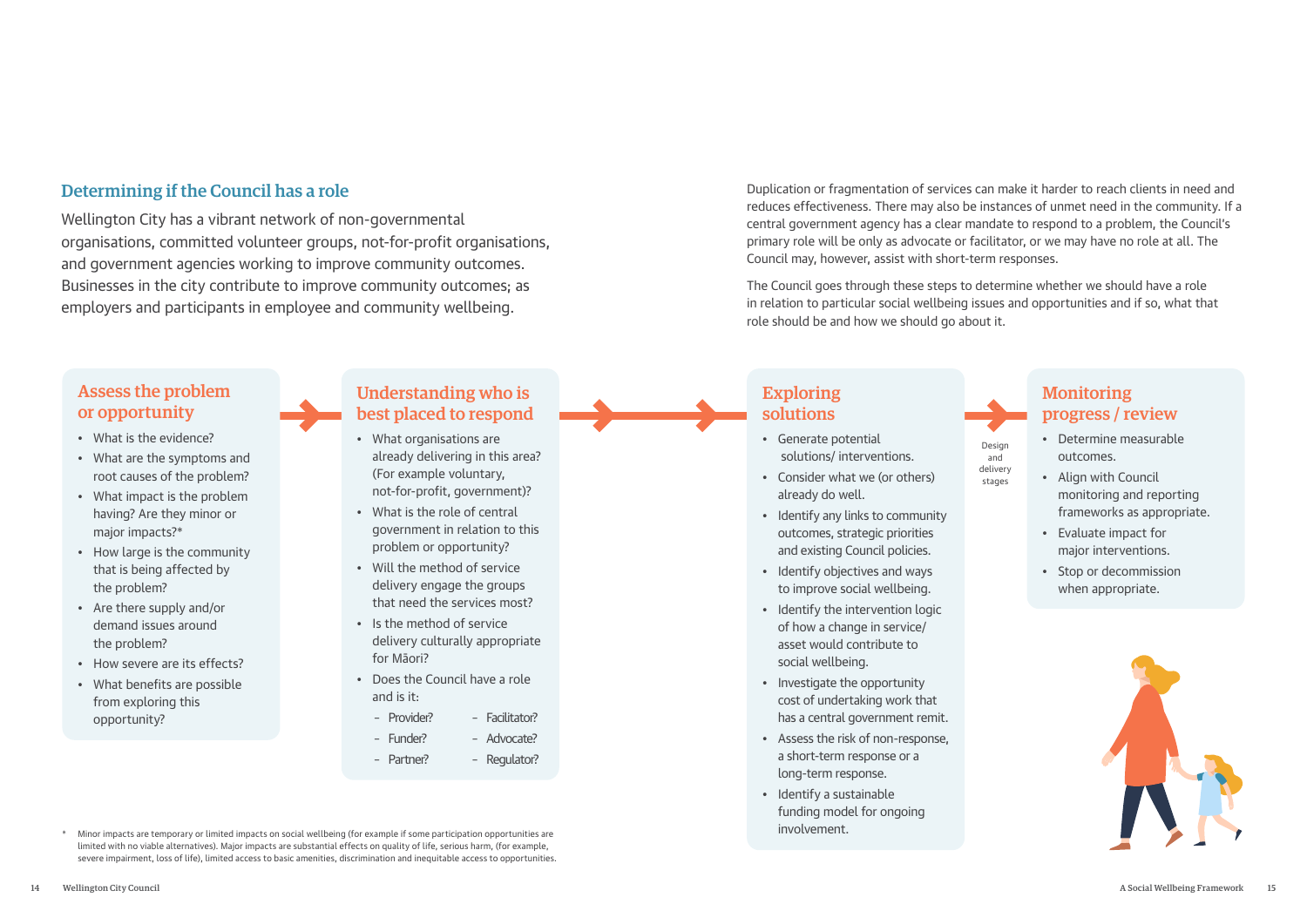Te Tiriti o Waitangi





The Council has a number of strategies and policies in place to deliver on the 2040 vision and improve wellbeing for the people of Wellington. This framework also responds to community feedback on other Council proposals where it has related to social wellbeing.

# <span id="page-9-0"></span>Te horopaki ā-Rautaki Strategic context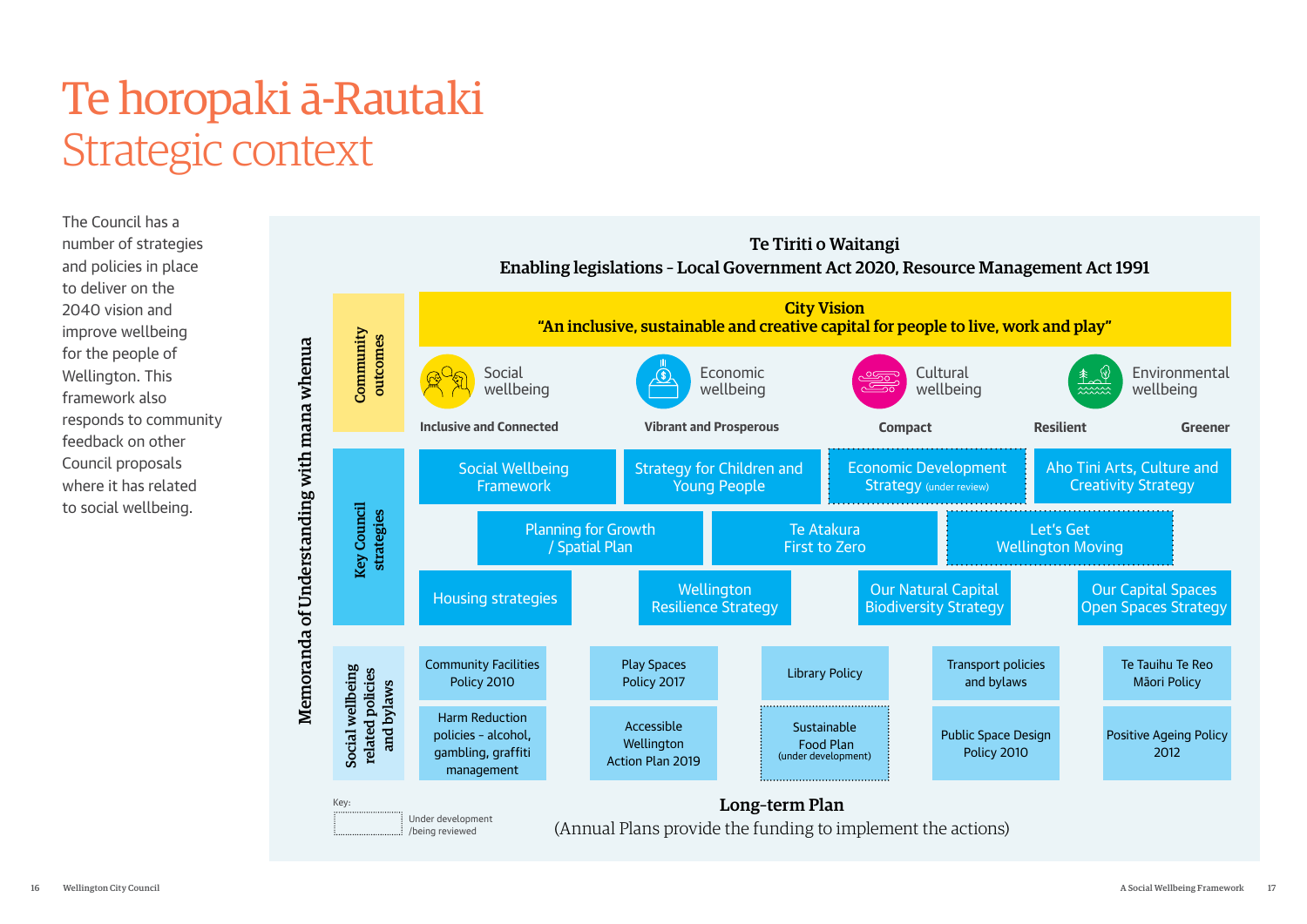While the Council is concerned with the wellbeing of the people of Wellington City, many of the barriers to achieving wellbeing will need to be addressed by others. As outlined above, the Council can take on various roles in improving social wellbeing. The following principles describe how we will do this.

## We honour Te Tiriti o Waitangi and the Council's partnership with mana whenua and Māori in the outcomes we deliver

Fundamental to the success of this strategy is forming partnerships with mana whenua and Māori to understand their desired outcomes and how best we can best work together to achieve them.

# We ensure the foundations are in place for everyone to realise their aspirations

Foundations can be hard infrastructure (such as facilities and physical assets) or soft infrastructure (like people capabilities, information and programmes) and are resources for improving wellbeing.

# <span id="page-10-0"></span>Ngā Mātāpono Principles

# We work creatively and collaboratively with others for our diverse communities

The Council is just one entity and needs to work with others effectively to make things happen in the city. We want to be innovative and try new ways of working with central government agencies and the diverse population in Wellington (particularly Māori, Pacific peoples, other ethnic groups, people with disabilities and rainbow communities) in a way that works for them.

# We invest to deliver measurable results across multiple outcomes (economic, social, environmental, cultural)

Many place-based, local government initiatives result in multiple benefits, and this principle will encourage us to broaden our approach to understanding value.

# We deliver outcomes to enhance the lives of current and future generations

This principle acknowledges that how we operate today impacts on outcomes for current and future generations. Applying this principle to our work means better engagement with young people to understand the longer-term consequences of decisions made today.



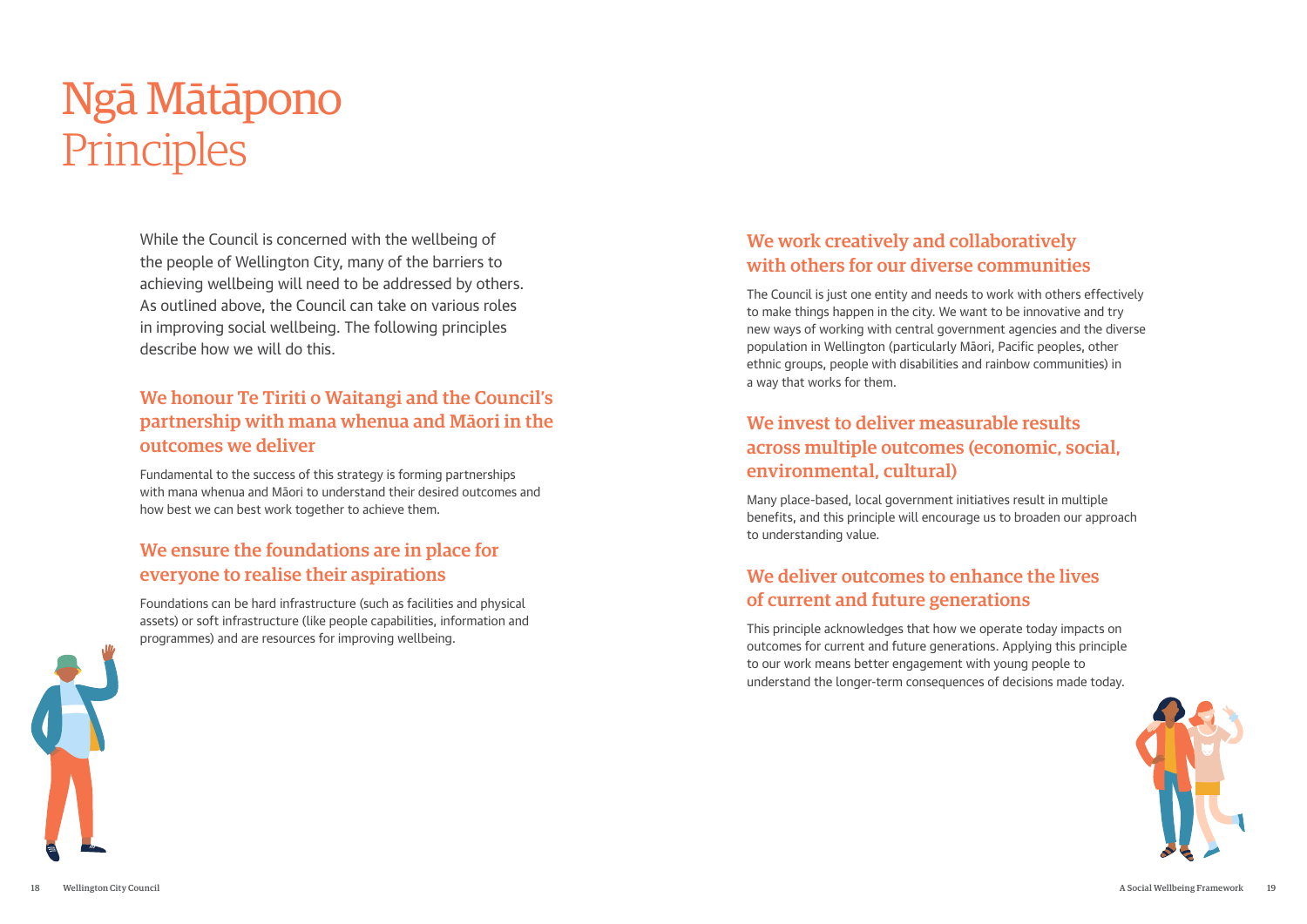# Increasing inequity and social disparity

COVID-19 is expected to have an ongoing economic and social impact on the lives of people in Wellington City and will exacerbate underlying issues already affecting some communities. It has also had a disproportionate effect on women, young people and Māori in terms of employment.<sup>3</sup>

Wellington City has an annual before-tax median income of \$41,800. This means approximately 85,000 people over 15 years of age were earning less than \$41,800 (before tax) at the last Census.4

| <b>Region</b>          | <b>Median income</b> Other cities |                      | <b>Median income</b> |
|------------------------|-----------------------------------|----------------------|----------------------|
| <b>Wellington City</b> | \$41,800                          | Auckland             | \$34,400             |
| Porirua City           | \$34,400                          | <b>Hamilton City</b> | \$30,200             |
| Upper Hutt City        | \$35,400                          | Tauranga City        | \$31,600             |
| Lower Hutt City        | \$34,700                          | Christchurch City    | \$32,900             |
|                        |                                   | Dunedin City         | \$25,500             |

While Wellington City's median income is relatively high compared to other cities, a large number of Wellingtonians are on very low incomes. Census data shows that of the 29,000 households with children, approximately 6,000 were earning less than \$70,000.5 Wellington's relatively young population also has a bearing on the spread of incomes.

We have identified the following key issues that can affect the choices people make about their participation and contribution in the city.

- Inequity and social disparity are increasing.
- Growing cities can reduce social cohesion.
- More people are facing challenges in finding affordable housing of an acceptable standard.
- Physical and mental health are critical aspects of social wellbeing and resilience.
- Personal safety is fundamental to a having a strong sense of wellbeing.

The analysis for the key issues was prepared during 2020 / 21. The analysis will be repeated, and an environmental scan completed prior to review of the framework and/or to inform the next Long-term Plan.

The Council's quarterly reporting and research and evaluation programme cover many of the apsects of social wellbeing highlighted in the framework, such as the information obtained through the Quality of Life survey and the Residents' Monitoring Survey. Outcome indicators monitor our city over time and provide information on trends that may be outside direct control. We do not set targets for outcome indicators although we do have a desired trend direction.

# <span id="page-11-0"></span>He Āpitihanga: Ngā Kaupapa Matua Appendix: Key issues

<sup>3</sup> Household Labour Force Survey, December 2020

<sup>4</sup> Info.stat query, Total personal income (Census 2018)

<sup>5</sup> For a household of two adults and two children, \$68,952 is a basic living wage according to Living Wage Aotearoa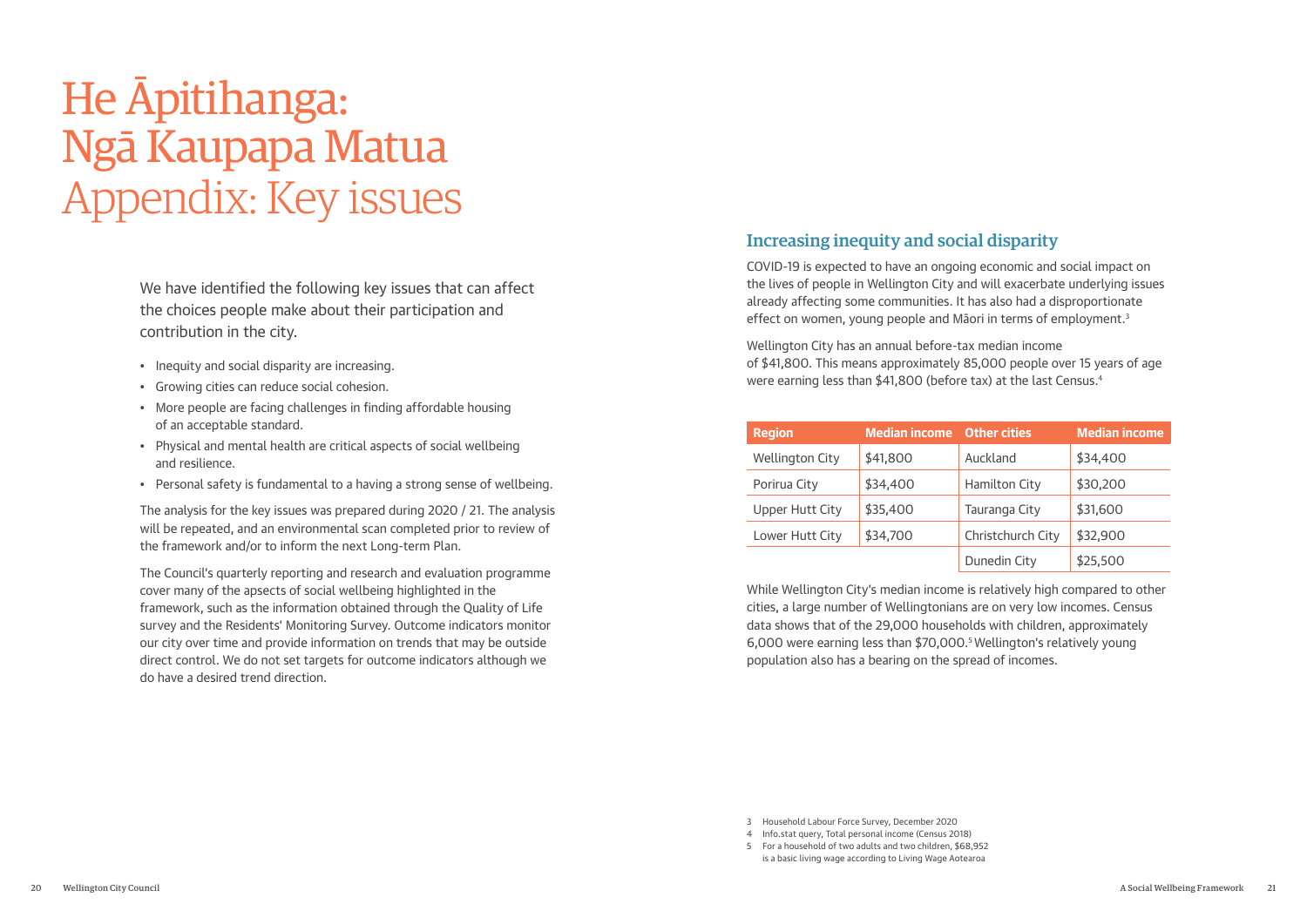From 2001 to 2009, income inequality indicators in the Wellington region worsened and were also higher than the national level.<sup>6</sup> 2018 Census data shows that nationwide, the top 10% of households earn \$213,000 or more. However, in Wellington City 18% of households are in this top decile.<sup>7</sup> The national shift in the average mean income of the bottom decile between 2006 and 2018 (\$9,100 to \$12,600, or 38%), did not keep pace with the increase in the top decile (\$135,000 to \$213,000, or 58%). This increase in the top decile household income is even more pronounced in Wellington City.

Wellington follows the national trend of disparity between Māori and non-Māori median weekly household incomes (\$1,362 and \$1,564 respectively). However, there is an even more marked disparity between Māori household net worth and European net worth (\$23,000 and \$114,000 respectively) resulting in less ability to absorb financial shocks and unplanned expenses and far lower rates of home ownership.<sup>8</sup>



The 2018 Census shows a significant increase in the number of Wellington households earning \$150,000 or more.

Overall, from a regional perspective, we have noted the following statistically significant shifts from 2014 to 2018 (before COVID-19).9 • In 2014, 16.4% of those surveyed reported going without fruit and

- vegetables in the previous 12 months to keep costs down. In 2018 that increased to 20.9%.
- In 2014, 51.5% of those surveyed spent less on hobbies or special interests in the previous 12 months than they would have liked. In 2018 that increased to 59.9%.
- In 2014, 24.6% of those surveyed put up with feeling cold in the previous 12 months. In 2018 that increased to 27.6%.

There are three primary measures of child poverty used by Statistics New Zealand which produce different estimates of the numbers of children facing extreme material hardship. Of the 113,800 children in the Wellington region, between 9700 and 14,400 are living in poverty in the year ended June 2020.10



#### Household income – 2013–2018 Census



Personal income in Wellington City before tax by age (Census 2018)

<sup>6</sup> Regional Income Inequality Indicator, 2011, Market Economics

<sup>7</sup> Customised data request, Statistics New Zealand February 2021

<sup>8</sup> An Indigenous Approach to the Living Standards Framework, TPK and the Treasury, January 2019

<sup>9</sup> Statistics NZ, Wellbeing time series 2014–2018, Wellington region (General Social Survey)

<sup>10</sup> Statistics NZ, Child Poverty Statistics, Year ended June 2020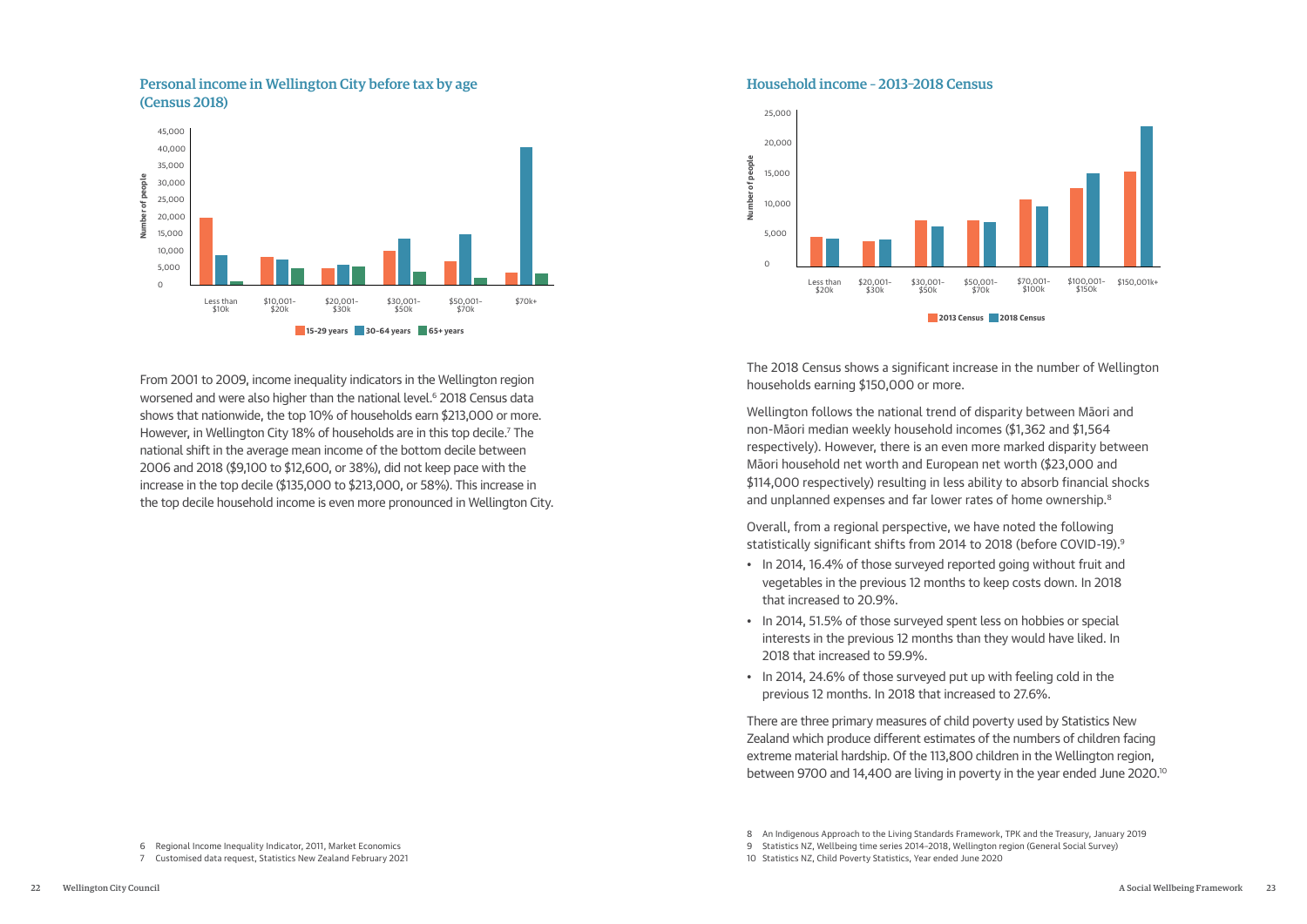### Growing cities and social cohesion

In the next 10 years it is estimated that Wellington City will be home to 18,000 more people.<sup>11</sup> Growing populations impact on where and how we live. To the extent possible, the District Plan settings and this Social Wellbeing Framework will help support the desire for people to live in communities that are compact, resilient, vibrant and prosperous, inclusive and connected, and greener.

A city with strong social cohesion is inclusive, where diverse groups feel included, are able to participate in community activities, express their own identities and not suffer discrimination or bullying. Increasing population density in the city brings both opportunities and risks from a social perspective, for example adding vibrancy but also more people living in closer proximity. Potentially polarising issues include responses to climate change and environmental degradation, intergenerational wealth issues, discrimination and systemic racism.

With the most common social networks for people now online (such as Facebook, Twitter, online gaming communities and forums), internet access has become crucial for maintaining social connection. The increasing rate of online bullying nationally is a cause for concern. We can expect that over half of those targeted will suffer an emotional and/or behavioural impact.

- In both 2014 and 2018, online social networks were the most common – 59% in both years – while participation in more traditional networks (for example clubs and work or school networks) fell.12
- In 2014, 8% reported not being part of any social network, and in 2018 12% reported this.<sup>13</sup>
- Discrimination is disproportionately felt by Māori, Pacific people, other ethnic groups, women, people with disabilities and the rainbow communities.14
- In 2020, 36% of the participants who identified as refugees and respondents reporting disabilities experienced difficulties accessing Wi-fi at least some of the time. For participants identifying as either Māori or rainbow communities this was 34%.<sup>15</sup>

### Housing challenges

There is significant pressure on our housing market in terms of housing supply, affordability and housing quality. There is a strong correlation between warm, safe and dry homes, security of tenure, and an individual's sense of wellbeing. An appropriate range of housing types will be needed in response to current needs as well as the expected population growth.

A recent study by the University of Otago suggested that there were an estimated 1,287 severely housing deprived people in Wellington City (comprising homeless, those in temporary accommodation or shared accommodation).16

- The number of people on the Ministry of Social Development's housing register has more than doubled since March 2019 (from 361 to 754 in June 2020).17
- In 2014, 49.2% of people surveyed reported that their house or flat was colder (always or some of the time) than they would like in winter. In 2018 that increased to 56.5%.<sup>18</sup>
- In 2014, mortgage payments as a proportion of income was 0.283 and in 2019 this had increased to 0.31 (down from a high of 0.438 in 2008 before the Global Financial Crisis).19

The proposed approach to housing intensification dominated the recent consultation on the Spatial Plan. Submitters who were stating concerns about the quality and availability of housing in Wellington were generally supportive of plans to intensify housing and reduce restrictions relating to character areas.



<sup>11</sup> Greater Wellington Region COVID-19 economic impact, BERL, Pipiri 2020

<sup>12</sup> Quality of Life Surveys 2014 and 2018

<sup>13</sup> ibid

<sup>14</sup> [www.netsafe.org.nz/wp-content/uploads/2019/12/Measuring-trends-in-online-hate-speech-report.pdf](https://www.netsafe.org.nz/wp-content/uploads/2019/12/Measuring-trends-in-online-hate-speech-report.pdf) 

<sup>15</sup> May 2020, MYD Youth Pulse Check Survey (national figure)

<sup>16</sup> University of Otago, *Severe housing deprivation in Aotearoa New Zealand*, 2018, July 2020

<sup>17</sup> Ministry of Social Development, Housing Register statistics for Wellington City, June 2020

<sup>18</sup> Statistics NZ, Wellbeing time series 2014–2018 Wellington region (General Social Survey)

<sup>19</sup> Infometrics portal, Regional Profiles, Wellington City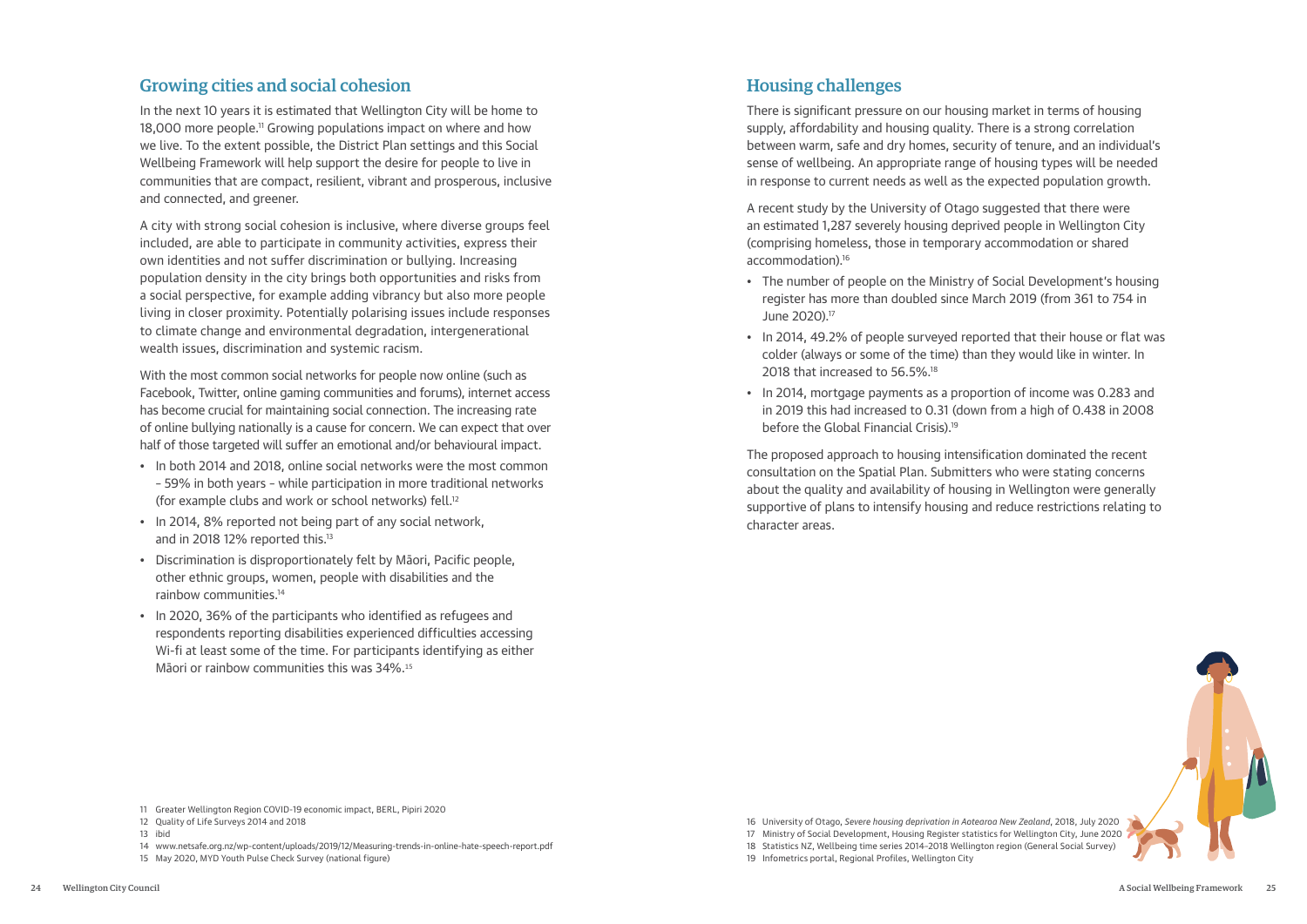### Physical and mental health – critical to social wellbeing and resilience

Participation in play, active recreation and sport and using active transport provides physical benefits and opportunities for social connection. Access to green spaces has a well-documented positive impact on mental health. Indoor places where people can connect with others and pass time freely (often referred to as a third place, that is, not home or a workplace) are important for social wellbeing and are currently limited in Wellington. Such spaces need to be considered as part of good urban design.

- In 2014, 58.9% of those surveyed reported their health to be in good or excellent condition. In 2018 that had fallen to 53%.20
- Between 2017 and 2018, there was a 2% drop in participation in sport, exercise or recreation for adults aged over 18 years. Of those surveyed, 25% said they had not exercised over the previous seven days.<sup>21</sup>
- In 2014, 63.5% reported not feeling lonely in the previous week. In 2018 that had fallen to 56.3%.<sup>22</sup>
- Over time there has been a gradual increase in the number of adults nationwide reporting psychological distress in the previous four weeks – in 2011/12 it was 4.5% and in 2018 that had increased to 8.2%.<sup>23</sup>

Changing lifestyles are having an impact on overall physical health of New Zealanders and key issues of concern are high rates of obesity and the harmful effects associated with alcohol/drugs and smoking.

- 20 Statistics NZ, Wellbeing time series 2014–2018 Wellington region (General Social Survey)
- 21 [sportnz.org.nz/media/1472/regional-tables-wellington-2018-final.xlsx](https://sportnz.org.nz/media/1472/regional-tables-wellington-2018-final.xlsx)
- 22 Statistics NZ, Wellbeing time series 2014–2018 Wellington region (General Social Survey)
- 23 Ministry of Health, New Zealand Health Survey 2018–19

## Personal safety and wellbeing

Safety from intentional harm is an essential part of social wellbeing. Wellington City is a relatively safe city when compared to other cities internationally. In 2019, Wellington was the 18th-equal safest city in the world, alongside Zurich.<sup>24</sup> This index takes into account digital, health, infrastructure and personal security indicators.

Crime incidence data demonstrates actual levels of harm occurring in the city, while residents' perceptions of safety show how safe individuals are feeling in relation to crime-related risks.

- In 2020 more than half of Wellington residents saw theft and burglary (59%), dangerous driving (56%) and vandalism (53%) as problems in the city over the past year.<sup>25</sup>
- In 2014 and in 2020, 11% felt very safe.<sup>26</sup> The combined number who felt "safe" or "very safe" in the central city after dark were, 67% in 2014, 72% in 2018, and 62% in 2020, 69% of residents surveyed felt very safe in their home after dark. In 2018, this had increased to 75%. In 2014, 14% of residents felt very safe in the central city after dark, and in 2018, 17% felt very safe.<sup>27</sup>
- In 2014, there were 36 reported sexual assault and related offences in Wellington City, and 436 acts intended to cause injury. Both types of offence have trended up – increasing to 128 sexual assaults and 1,090 acts intended to cause injury by 2019.<sup>28</sup> Sexual violence is well known to be under-reported due to barriers faced by victims in coming forward and the nature of this type of violation. Of the respondents who had experienced sexual violence in the previous 12 months, 94% said they had not reported it to the Police.<sup>29</sup> This means it is difficult to say whether the actual number of sexual assaults has increased, or that more victims are coming forward to report the assaults.

The causes and drivers of crime in all of its various forms are complex and dynamic. Family violence, sexual violence and other assaults are of major concern as they often have a long-lasting impact on victims and their wellbeing. Safety in the city, particularly at night, is a high priority for the Council (and other stakeholders) so that all Wellingtonians can experience and enjoy a vibrant and safe city at night.

- 25 Quality of Life Survey 2020
- 26 Quality of Life Survey 2020
- 27 Quality of Life surveys 2014, 2018 and 2020
- 28 [www.police.govt.nz/about-us/publications-statistics/data-and-statistics/policedatanz/](https://www.police.govt.nz/about-us/publications-statistics/data-and-statistics/policedatanz/victimisation-time-and-place) [victimisation-time-and-place](https://www.police.govt.nz/about-us/publications-statistics/data-and-statistics/policedatanz/victimisation-time-and-place) – report as at 3 March 2021
- 29 [NZCVS-Y2-A5-KeyFindings-v2.0-.pdf \(justice.govt.nz\)](https://www.justice.govt.nz/assets/Documents/Publications/NZCVS-Y2-A5-KeyFindings-v2.0-.pdf)

<sup>24</sup> [www.nec.com/en/global/ad/safecitiesindex2019/index.html](https://www.nec.com/en/global/ad/safecitiesindex2019/index.html)